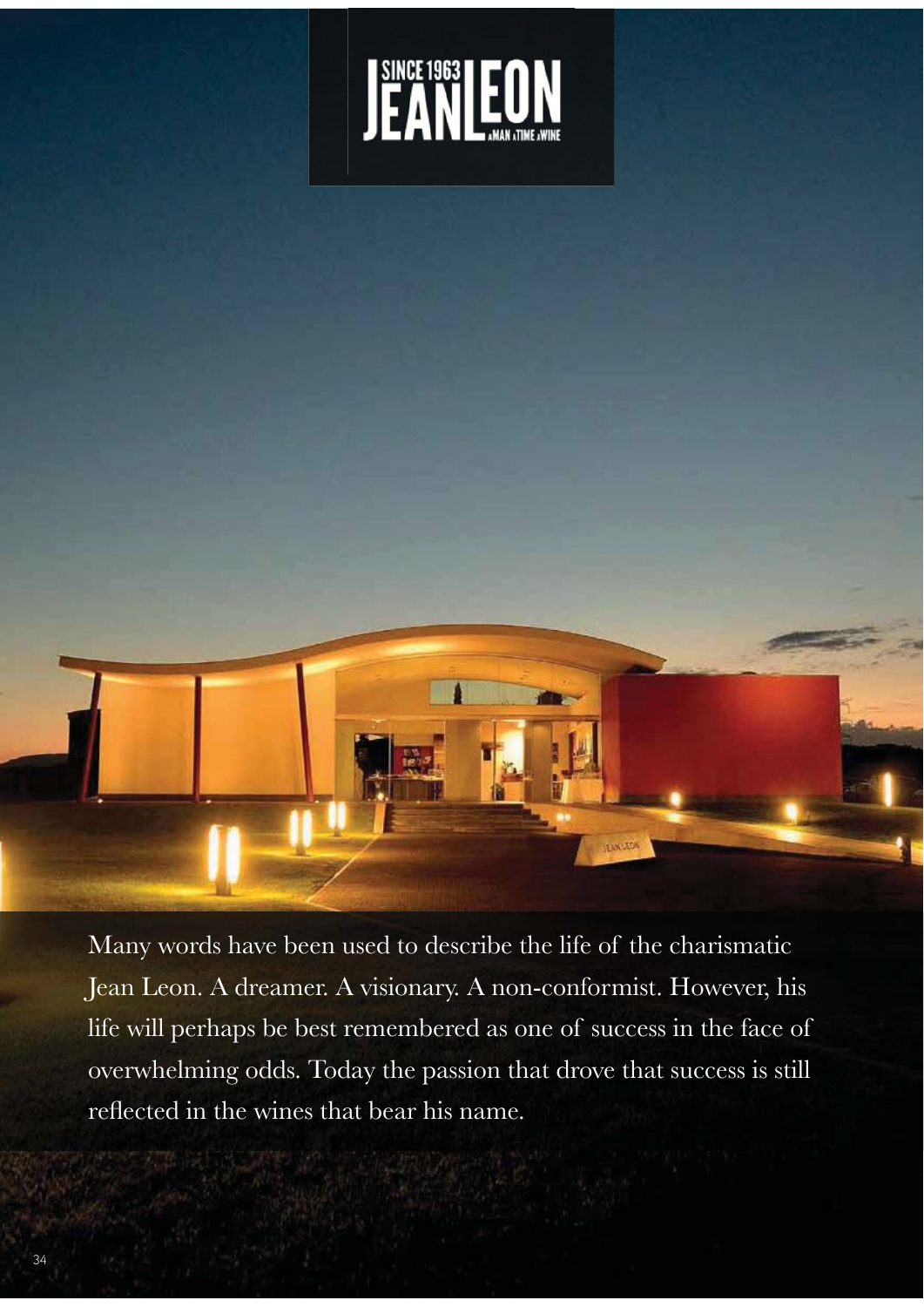



Jean Leon, who was christened Ceferino Carrión, was born in Santander and experienced a difficult childhood, set against a background of poverty and hardship. In 1941, a terrible fire raged through the city, burning down his family's home and destroying all of their belongings, forcing the family to move to Barcelona.

This incident had such a profound effect on the young Ceferino Carrión that he decided to take his life in a completely new direction. So, at the age of 19, and without a nickel to his name, he set off to establish a new life. After a brief stop-off in Paris, he tried to cross the Atlantic as a stowaway on seven separate occasions and finally succeeded on the eighth. When he eventually reached New York he changed his name from Ceferino Carrión to Jean Leon and looked for work, taking any job that he could find in order to make ends meet. They included driving a cab – something that always filled him with a sense of pride – and working as a busboy and waiter.

*The stars were aligned in his favour when he landed a job at Villa Capri, the restaurant owned by Frank Sinatra and the legendary baseball player Joe Di Maggio*



It was whilst working at the restaurant in the Rockefeller Centre that he became spellbound by its opulent décor and the actors who dined there. Driven by a desire to become part of this glamourous world he set off for Hollywood – the home of show business.

It was here that his luck changed when he landed a job at Villa Capri, the restaurant owned by Frank Sinatra and the legendary baseball player Joe Di Maggio.

IMAGES This Page – Above – Jean Leon in the Cellar of La Scala Restaurant. Below – Vinya La Havre Vineyard. Bottle – Jean Leon 3055 Chardonnay, Jean Leon 3055 Rosé, Jean Leon 3055 Merlot. Opposite Page – Jean Leon Visitor centre.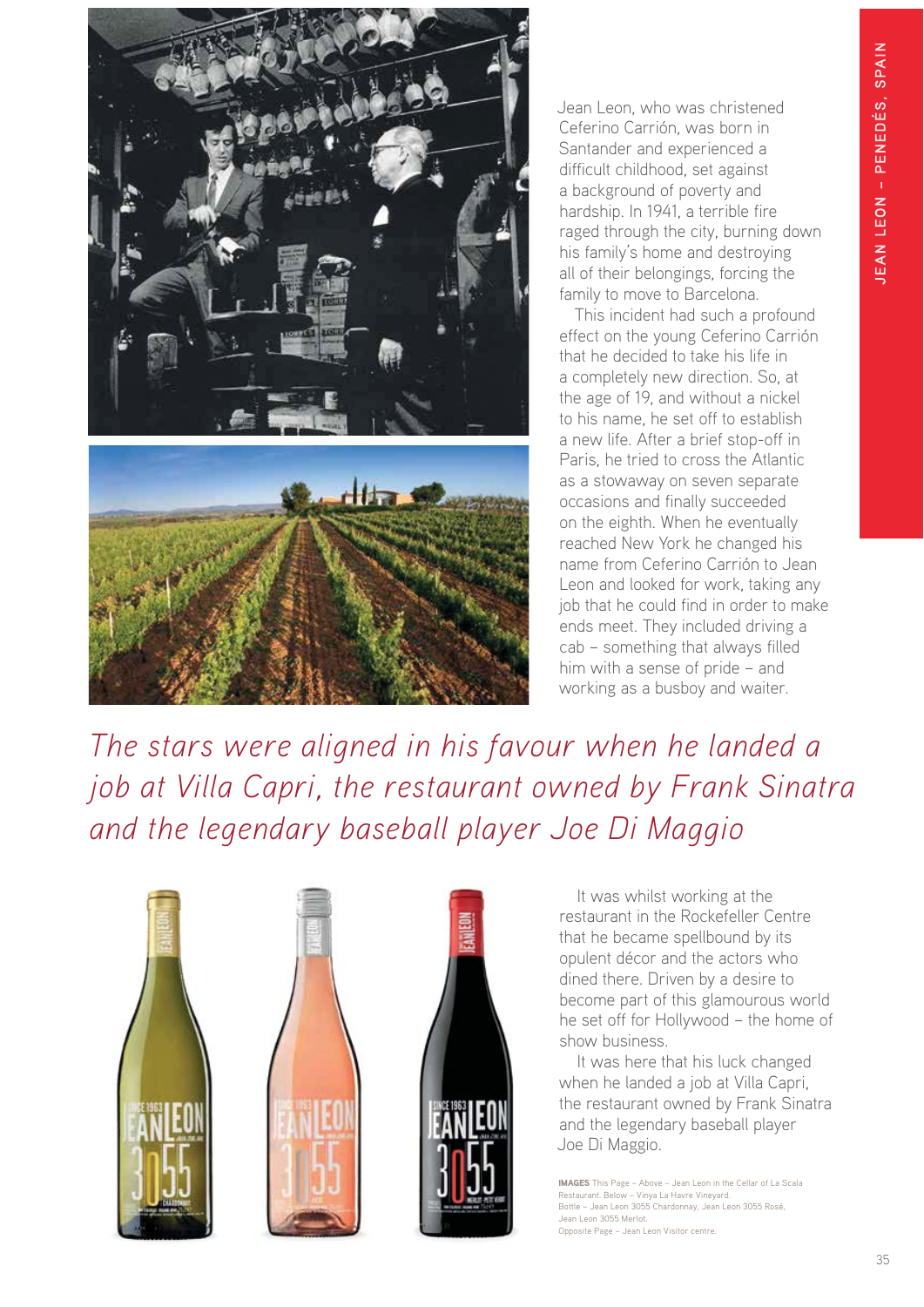Jean Leon's discretion and professionalism had its rewards, and he quickly became one of Sinatra's most trusted assistants. In return, Sinatra taught him how to move in a world where he would meet many of the biggest stars of Hollywood's Golden Age, including Natalie Wood, Grace Kelly and James Dean. In fact, it was with James Dean that he fulfilled his first big dream by opening La Scala, which was soon regarded as the most prestigious restaurant in Hollywood.

La Scala, located in the very heart of Beverly Hills, opened on April 1, 1956. The restaurant epitomised the 1950s and 1960s like no other place on Earth, and every detail of the décor exuded elegance and sophistication. His clientele included the era's most influential names

in Hollywood, the music industry, politics and high society: people like Marilyn Monroe, Zsa Zsa Gabor, John Fitzgerald Kennedy, Marlon Brando and Robert Wagner.

Jean Leon and La Scala became so famous that bestselling romance novels by the likes of Jackie Collins and Judith Krantz featured him as a character and the restaurant as a setting in their books.

The era marked the height of the American Way of Life and a time when everything seemed possible. Rock'n'roll was born, the jazz aesthetic was everywhere, and man landed on the moon. Such circumstances created the perfect opportunity for the young, idealistic Jean Leon to make his dream come true.

IMAGES This page – Bottom left – Vinya Palau vineyard. Top right – Vinya La Scala vineyard. Bottom right – Jean Leon.

*His pioneering spirit and his colourful life story have been a powerful influence in the creation of this unique range of wines*